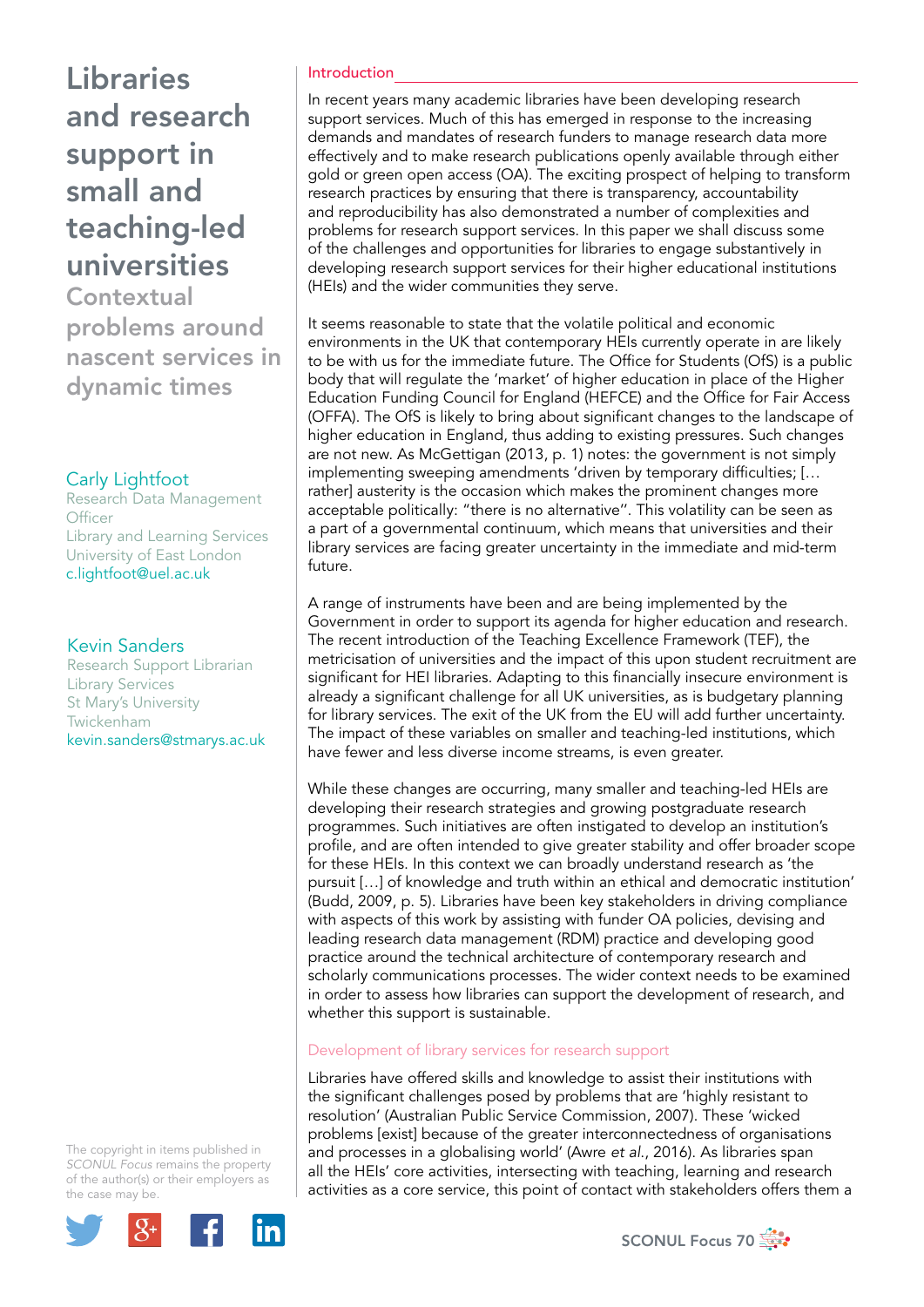**Contextual** problems around nascent services in dynamic times

unique range of access points to problems and solutions, which also reinforce a library's awareness of the multiple functions and needs of users. Currently this is particularly significant due to the increased importance of the National Student Survey (NSS), TEF, league tables and other statistical methods of 'measuring' a library service's contribution to institutional success.

The primacy of the Research Excellence Framework (REF) exercise in the minds of research support staff and senior academic managers means the focus on funder OA mandates can slow down the progress of, for example, the RDM agenda, which is much more nuanced than OA, requiring locally coherent agendas that consider the various 'influencing factors' (Pinfield, *et al*., 2014, p. 18). However, some of the processes deployed by libraries to fulfil OA requirements (advocacy, multi-stakeholder collaboration, repositories, etc.) could be transferable to RDM workflows. It is important to be clear that OA does not equal open data or data sharing: there is a danger that these can be conflated, as the same library team, or even individual, is often responsible for both OA and RDM at an institution (Pinfield, *et al*., 2014). Conflating access to publications and research data is likely to add further resistance from researchers who need to protect their data for valid reasons, such as the protecting the privacy of participants.

Given the small budget available to libraries for developing, curating and maintaining library resources for research support and their relative inexperience in some detailed aspects of research activity, the challenges for small and teaching-led HEIs for developing research support services are significant.

#### **Challenges**

#### Research culture

Research has always been a core function of academe. However, the distinct histories of UK HEIs have produced an unequal distribution of research activity across the sector. The historic universities of Oxford, Cambridge and the red brick universities of the 19th and early 20th centuries dominate research activity, with the 24 Russell Group institutions receiving 77% of the total RCUK funding in 2015–16 (Russell Group, 2016).

This distribution of research funding has created a patchwork of research activity across institutions. At the smaller and teaching-led institutions, there are often pockets of research specialities and excellence, but this work often takes places on the margins of the academics' workload. Because it is rarely sufficiently accounted for in a university's workload planning, its marginal status tends to persist in smaller HEIs. In addition, the wider political climate has foisted 'complex labor processes, human hierarchies, discipline, sometimes bizarre management regimes of control and motivation, conflict, weariness, and often suffering' (Willis, 1999, p. 142) upon some academic staff.

By its very nature, research is a complex task requiring time, planning, experience and access to various resources. Kuhn (1970) notes that this type of scholarly activity can be led by 'a new paradigm [where scholars] adopt new instruments and look in new places… [and] see new and different things when looking with familiar instruments in places they have looked before' (p. 111). This framing of research implies recursive cycles of activity, which overlap discursively and eventually contribute to knowledge within a discourse (Foucault, 1972). This is significant because the emphasis is moved away from individual researchers to the wider social and cultural context from which the research itself emerges.

The copyright in items published in *SCONUL Focus* remains the property of the author(s) or their employers as the case may be.



Fostering positive and active research cultures is a difficult challenge for smaller institutions as a result of institutional marginalisation of the contemporary research environment. Libraries often give support for compliance with HEFCE, RCUK and Wellcome Trust policies, for example, and with other emerging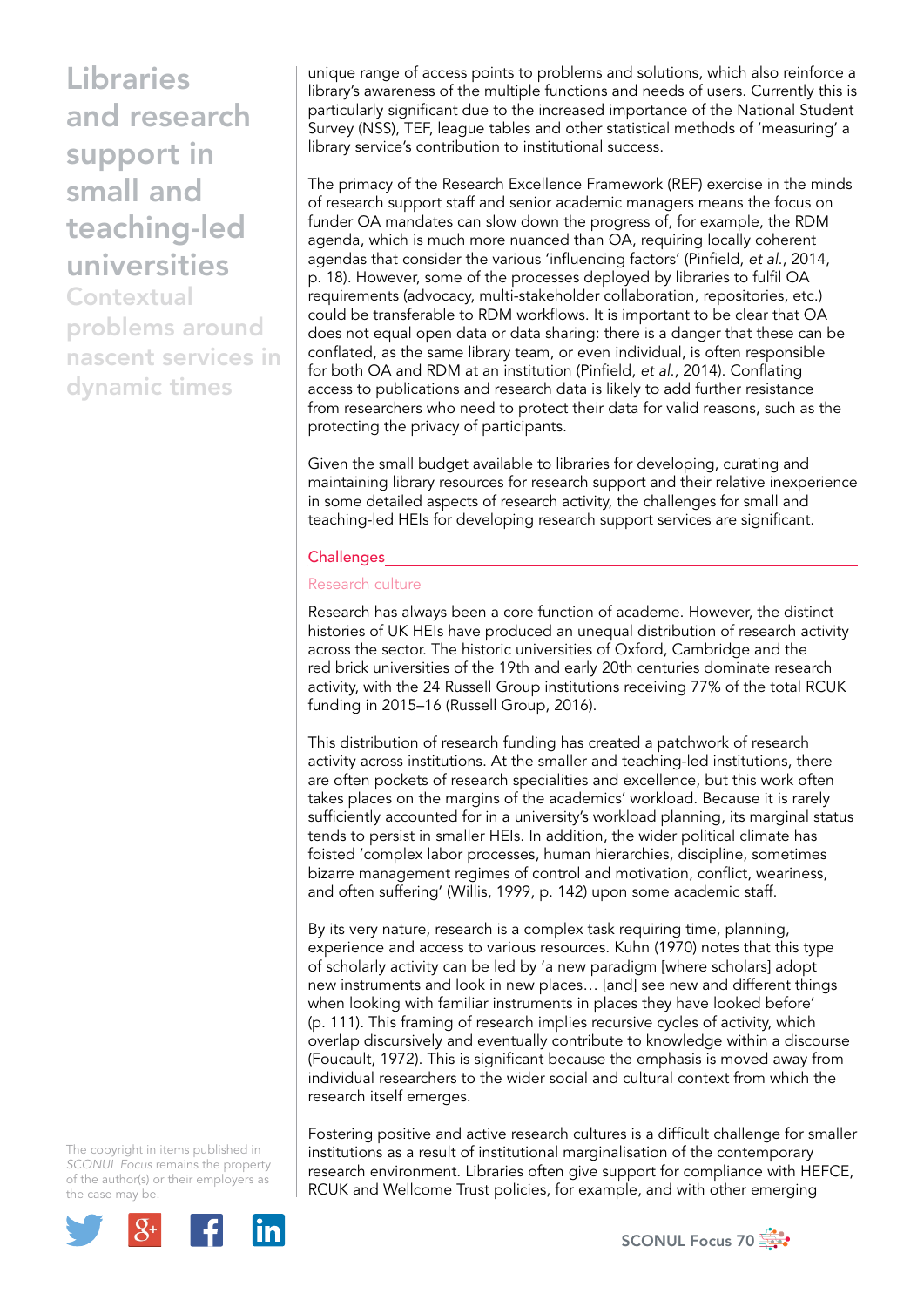**Contextual** problems around nascent services in dynamic times

research data policies. However, the library is often not represented during the relevant decision-making processes.

## Experience, skills, and responsibility

A library's difficulties in managing the administration of research and scholarly communications stem partly from a deficit in experience and resources and partly from its place within a deeply hierarchical structure, where 'the rigid structures are pervasive [and] these structures in turn set a precedent for how our library services engage with our readers, patrons, or users. They enforce behaviours and condition us' (Sanders, 2016). As library workers are regarded as part of professional services rather than faculty, their access to the decision makers may be insufficient to persuade academics to buy into the open scholarship agenda and related better practices. The proliferation of professional managers and administrators across the HEI may make explaining research processes, their costs for the library and the digital dissemination of output under an appropriate licence more difficult for colleagues who do not have a research background.

Libraries and research offices have taken the lead in RDM policy development, involving various groups of stakeholders in the implementation and governance of services (Cox *et al*., 2017). The logic behind this can and should be scrutinised, and questions around the premise that the academic library is the most appropriate home for research data services (RDS) need to be fully considered. The coordination of disparate institutional functions – such as the library, research office and IT –towards designing and implementing a comprehensive RDM service that coherently meets the needs of the institution has to take into account a multitude of working cultures and practices. Flexibility around strategy and decision-making could be advantageous: a small HEI might indeed consider itself well placed to achieve this, as long as there is commitment from senior figures in the institution and an understanding of research. As Knight (2015, p. 425) identifies with regard to the London School of Hygiene and Tropical Medicine, '[t]he institutional environment has a significant influence upon the approach taken to provide Research Data Management Services within the institution'.

In this relatively new area of development for academic libraries, library managers' views of RDS practices in their service may be at odds with the perceptions of library workers themselves – 'more library directors believe they offer opportunities for staff to develop RDS-related skills than the percentage of librarians who perceive such opportunities to be available' (Tenopir *et al*., 2014, p. 84). This may be exacerbated as 'most LIS professionals do not necessarily have a personal knowledge of research; another difficulty is simply the lack of knowledge of the extent of the issues, since they relate to the work of every researcher in an institution, but disciplinary and sub-disciplinary differences make generalisations about data practices very hard.' (Cox *et al*., 2014, p. 43.) This lack of familiarity with research practices across disciplinary divides is a highly significant challenge for those supporting research.

## Research support and subject librarianship

Burke (1974) conceived research as a conversation in a parlour between various researchers over time. However, there is a risk of libraries not fitting in to this view. Academic liaison and / or subject librarians regularly discuss resources for taught courses and delivering information literacy sessions. In the case of research support, it is important to ensure all library workers have the necessary skills and experience, while the ability of the researcher to identify the relevant library worker is also clearly relevant.

The copyright in items published in *SCONUL Focus* remains the property of the author(s) or their employers as the case may be.



It is important for library workers to help researchers to be aware of alternative publication methods, how to use repositories and how to select appropriate licensing options (Lawson *et al*., 2015). The potential extension of information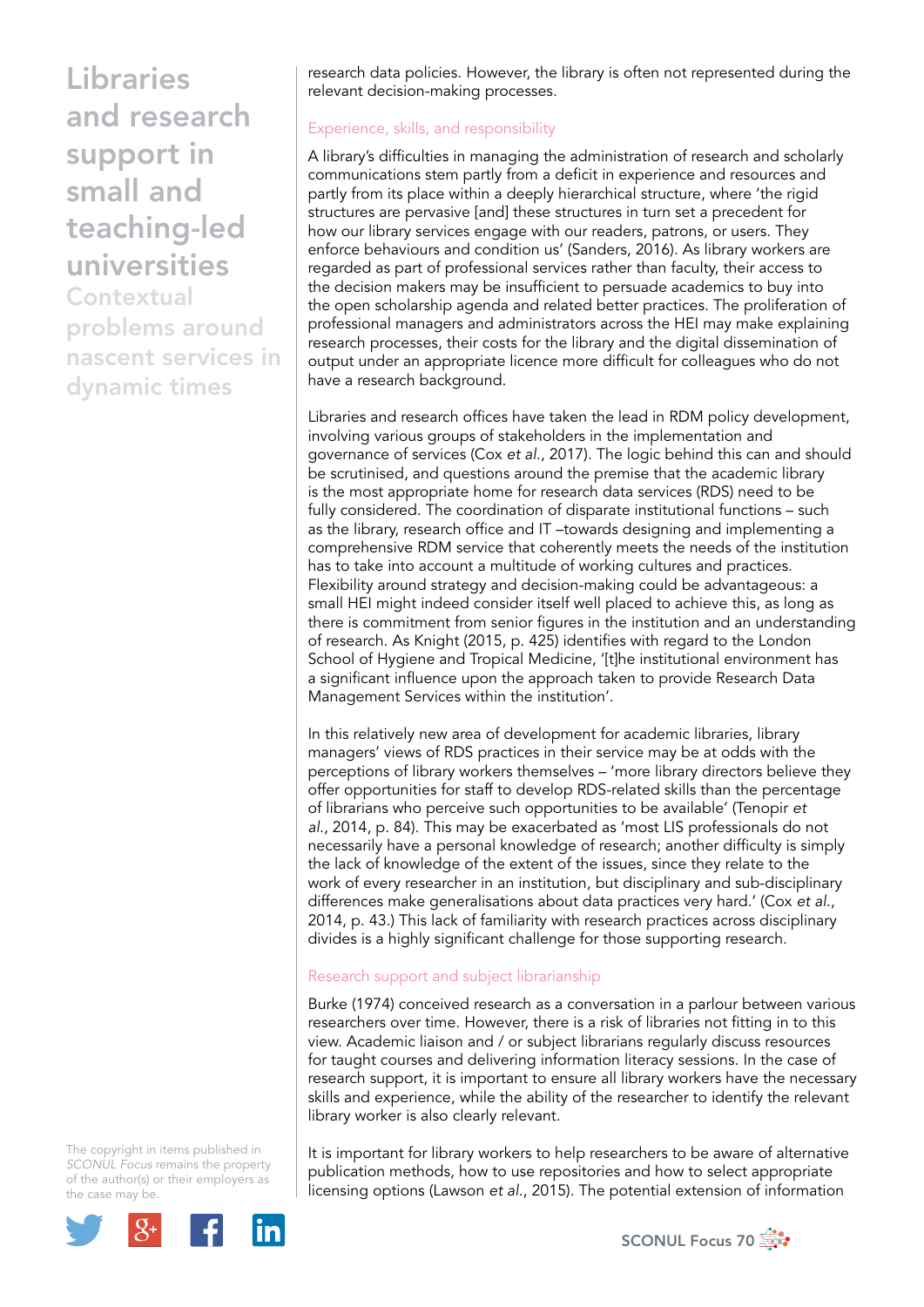**Contextual** problems around nascent services in dynamic times

literacy into research support highlights that the different aspects of library service provision are not in competition with one another, but can open a space for collaboration and synthesis. This approach helps to unite the disparate services of supporting teaching and learning and supporting research. Developing a critical approach to research and scholarly communications practices aims to 'avoid assumptions of a reductive liberal individualism at its root and take into account the unavoidable constitutive aspects of relations with others, discourses, and social context' (Nicholas, 2012, p. 243). However, in the institutional context, professional services often function as passive institutional conduits: when professional services take on active roles in the domain of research and scholarly communication, certain social constructs and hierarchies are challenged. There is a clear need for sensitive planning.

#### Resources

The budget for library resources has commonly been devised around the need to provide resources to support taught courses, increasingly through readinglist software solutions such as Talis or Leganto. This is perfectly sensible in that it helps to create a link between the lecturer and the library, yet it can have unforeseen consequences when researchers use the literature purchased or subscribed to from budgets designed for teaching and learning; in practice, the provision of information resources for research activity is parasitic.

In the past, when research was not accounted for as a distinct activity by the library, there was a reasonably symbiotic relationship between teaching and learning and research functions. As HEIs want to develop their research portfolios, it can prove difficult to develop a strategy to increase budgets to account for an expansion of research collections, as this represents a new cost. In the realm of journal bundles and Big Deals, this is particularly challenging: clarifying what is a 'research' cost and what is a 'teaching and learning' cost is, at best, an unwieldy and possibly arbitrary process.

Failing to reflect any planned growth in research and postgraduate cohorts in the budget might prove politically naive, as libraries are inherently political (Jaeger & Sarin, 2016) and would benefit from demonstrating the political economy of institutional activities in order to provide transparency and accountability, and to enable more streamlined planning in the future. With budgets under strain, appearing to do more with less plays into a dangerous neoliberal narrative that normalises budget decreases and provides evidence that libraries can still operate when they are underfunded. Given the volatility that tuition fees and student numbers have brought to the sector, the library's support of research activity through information resources from scarce and dynamic sources is likely not only to prove difficult to sustain, but also difficult to map to research activity through anonymised usage statistics.

This is not an exhaustive list of the challenges that face research support for small and teaching-led HEIs, but it does indicate the level of complexity and nuance that such institutions and libraries face.

## **Opportunities**

#### Sharing expertise across communities

Given the shortage of local experience in supporting research and detailed knowledge of the current funder mandates for RDM and OA, the importance of communicating with those who do have that experience cannot be overstated. There are many highly active professional communities that intersect around technological developments to support scholarly communications, OA administration, publication, repositories, research data management and preservation. In addition, mailing lists address a gamut of issues and challenges facing those engaged in research support. There are regular local, regional and national meetings around specific aspects of research support such as



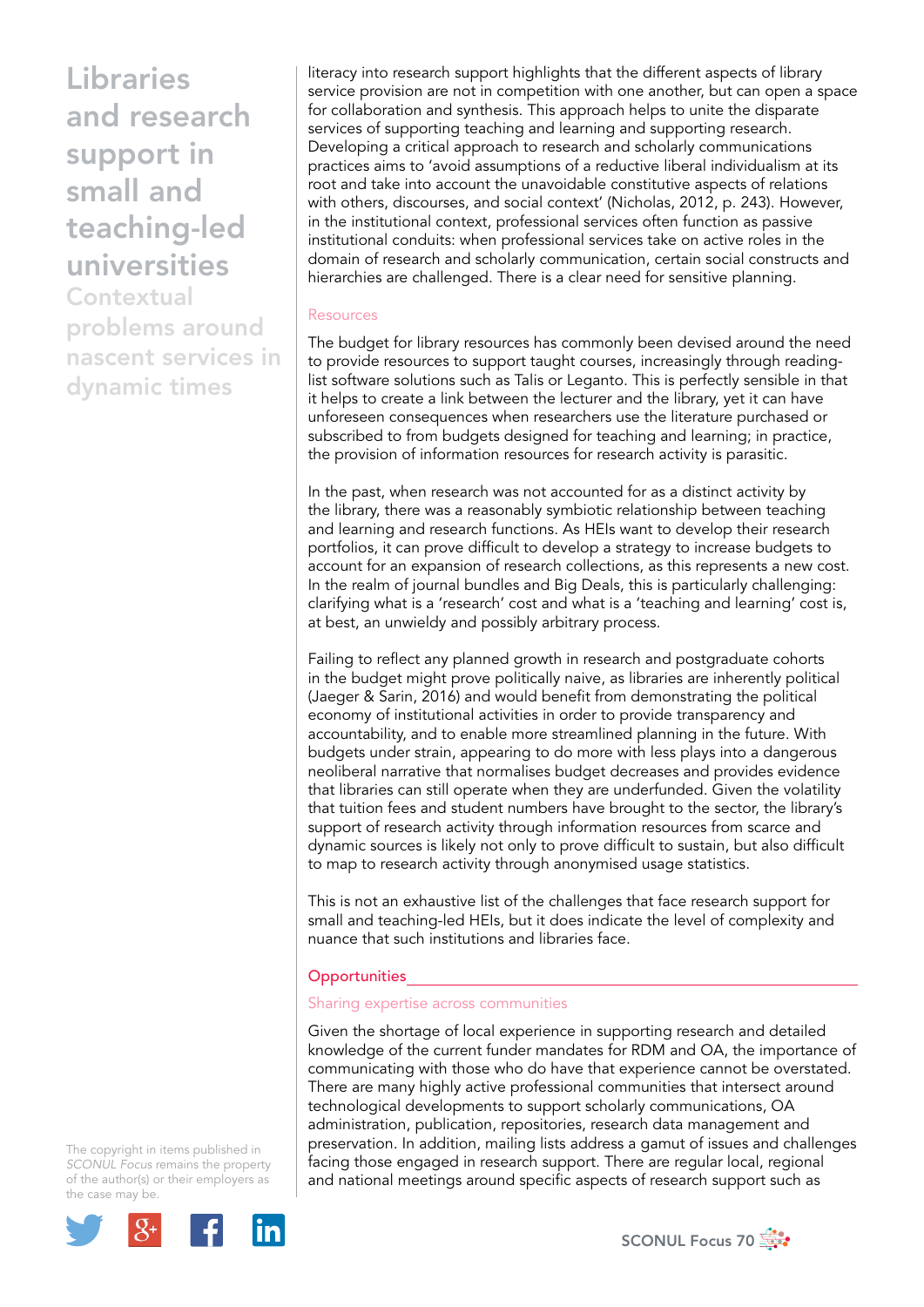**Contextual** problems around nascent services in dynamic times

RDM and repository development, regular blogs, continuous social media descriptions, commentary and analysis. The engaged and open sharing of collective experience significantly mobilises the community to enhance the administration and scholarly practices at local institutions.

Engaging in trans-institutional groups allows participants to absorb some of the experience gained through coordinated, pan-departmental engagement in research support. It is essential to share the complex nexus – that is still growing – that research support offers. A library service cannot possibly drive cultural change towards full open scholarly practice, mandate compliance, technical implementation, training, advocacy, output and data repository maintenance, etc. And neither should we. Working in partnership with the other related departments, using their skills and expertise to forward the institutional and scholarly advancement that research support offers, opens this dynamic area to the stakeholders who can help to share responsibility and craft a sustainable, transparent and accountable system for research and research management.

#### Embed processes in policy and procedure

Developing and embedding policies in practice requires research support to identify the most appropriate points of access to institutional power. This is necessary to implement positive and productive strategic changes in support of research in collaboration with senior colleagues. Interacting with decisionmaking power can help to enhance open practices so that individuals are able to influence ethical decision-making processes positively (Trevino, 1986). An example of this can come at research ethics sub-committees. Ensuring that Data Management Plans are within the standard processes, and by making explicit reference to the storage and preservation aspects of research data, the institution will reinforce better practices of transparency desired by research funders and by communities outside academe. Using some of the institution's apparatus and acquiring the buy-in of the senior members of the research community who administer this power will help to foster stronger reputations for individual researchers who follow the amended procedures, and for the institution that has implemented them to effect positive change.

Minimising coercion through mandates is essential. Whilst they have proven effective in increasing the volume of OA material that is available, mandates can disguise the very positive attributes that open scholarly practices offer, and there is a 'risk that [Open Access] becomes perceived as a pointless bureaucratic exercise' (Tate, 2016, p. 114). Finding ways to incentivise engagement with contemporary scholarly practices is important. If a researcher actively chooses to do their research in an improved manner with regard to Open Access, the change is not merely a process of administrative compliance but represents engagement with the underlying issues. Developing good professional relationships with researchers and research coordinators who are on research committees helps to ensure that academics engage in open scholarly practices of their own volition. If research support is to help move academic culture beyond the environment of existing conditions, which are unsustainable for HEIs, this seems essential. The enhancement of research practices supported by library interventions helps academics and the institution in general to make contemporary practices part of a new commons and a public good that engages audiences beyond academe, rather than merely administering research outputs as a funding requirement.

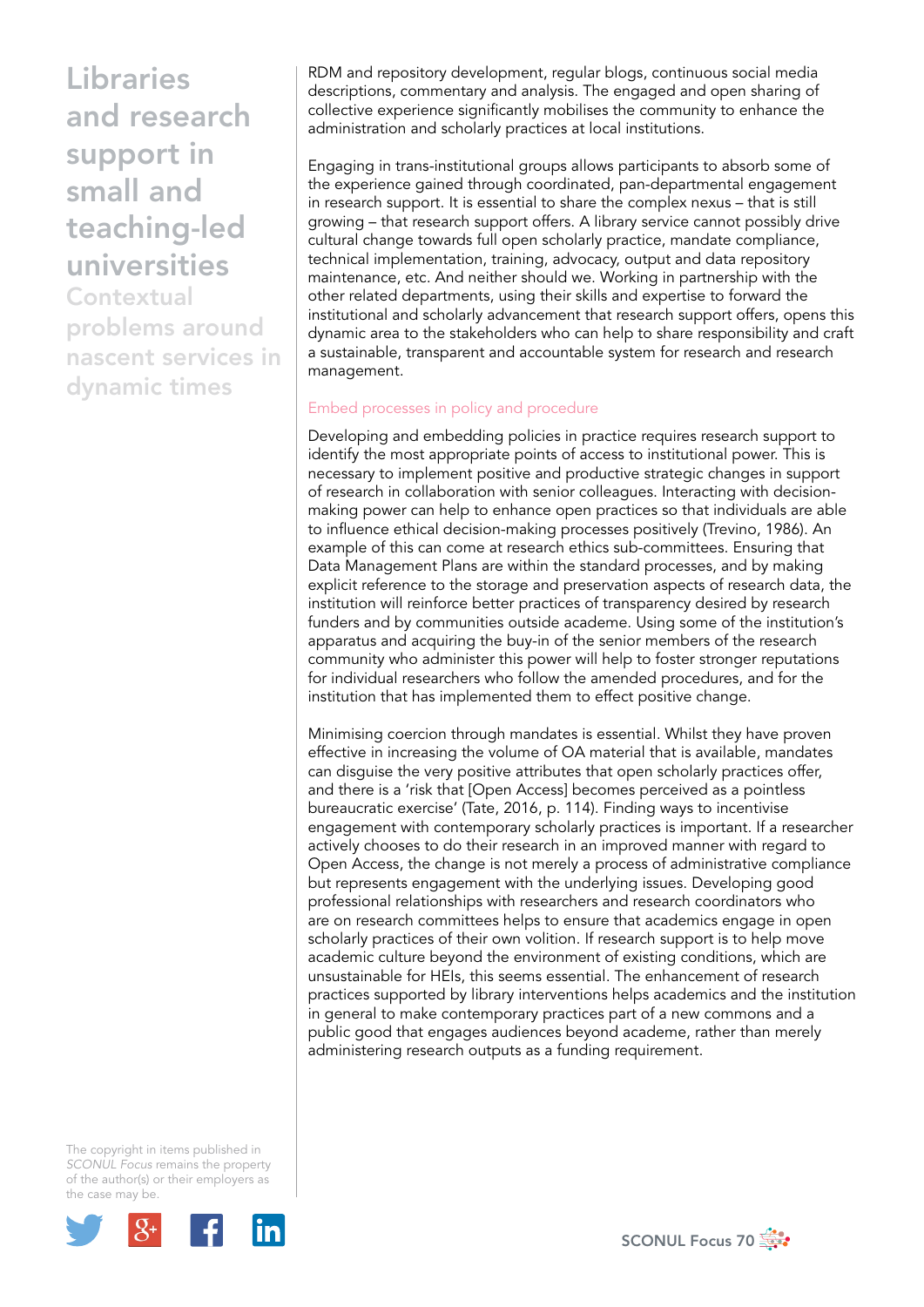**Contextual** problems around nascent services in dynamic times

## Change as a continuum

Deviating from the historical processes challenges the status quo and can create tensions. We must emphasise that the status quo is not neutral. In much the same way that the development of journals affected researcher behaviour and processes, that 'two-way interaction is set to continue as new technology and the shifting priorities of research funders allow new iterations of a centuries old tradition' (Prosser, 2013, p.49, our italics). Although change may be slow, it is a process that researchers have always been a part of.

The common conflation of related but discrete areas, such as OA and open data, could also contribute to faculty questioning whether academic freedom is being infringed. Although funder mandates have helped to drive the OA movement in universities, there is a complex internal and external regulatory environment to comply with, and institutional policy and practice could be perceived purely as tools of the REF, rather than enhancing a culture of good research. As Johnston (2017, p. 14) points out, 'Not all OA policies are created equal in terms of their potential tensions with academic freedom. Academic freedom itself is complex in nature and includes aspects of negative liberty or freedom from external constraints and positive liberty or individual autonomy.' Devising OA and RDM policy requires an understanding of, and empathy for, academic freedom. In small or less research-intensive institutions, funder mandates may have a less direct impact, but may still influence policy either aspirationally or by replicating what is seen as good / accepted practice: the primary challenge is not so much achieving compliance, but rather the cultural change that would facilitate that.

Anecdotally, there seems to have been significantly smoother progress of open scholarly praxes with PhD candidates and Early Career Researchers (ECR), who may be less entwined in the systems and practices that legacy scholarly communications systems are based upon. Liaising closely with PhD candidates and ECRs can yield faster and more positive results as these researchers are more enthusiastic about using pre-print repositories, seeing data as a research output and complying with institutional policies regarding use of the repository. However, progress needs to be and can be made across all researchers, all of whom are likely to feel some pressure to support the status quo; using legacy models of scholarly publishing is often thought of as the easiest way to develop one's academic career and reputation. However, the newer models of pre-prints and open data sharing are proving fruitful for some newer academics in various fields, and library research support services can demonstrate and share the successes that have come from working towards alternative forms of scholarly participation.

## Costing progress

For library workers, it can be important to remember that our support of research is still embryonic (Cox *et al*., 2014). A significant part of the challenge is supporting the growth of research capacity, software and systems required to meet the researchers' needs. Demonstrating that additional research activity will require additional funding for resources and systems is relatively simple, but appealing to senior management and administrators who work outside research support and the library can be a significant challenge. The misconceptions around web-based access to scholarly information and resources can be a significant barrier, but the fact remains that increased funding is an essential facet of developing research.

It is essential to cost the resources that support research growth and ask for such costings to be considered during the planning of research centres and PhD programmes. This will help to build the case for increasing library funding in order to support proactively a growing research corpus. Some material difficulties can be overcome by sharing our concerns across all affected services. Developing effective partnerships and working practices with, for



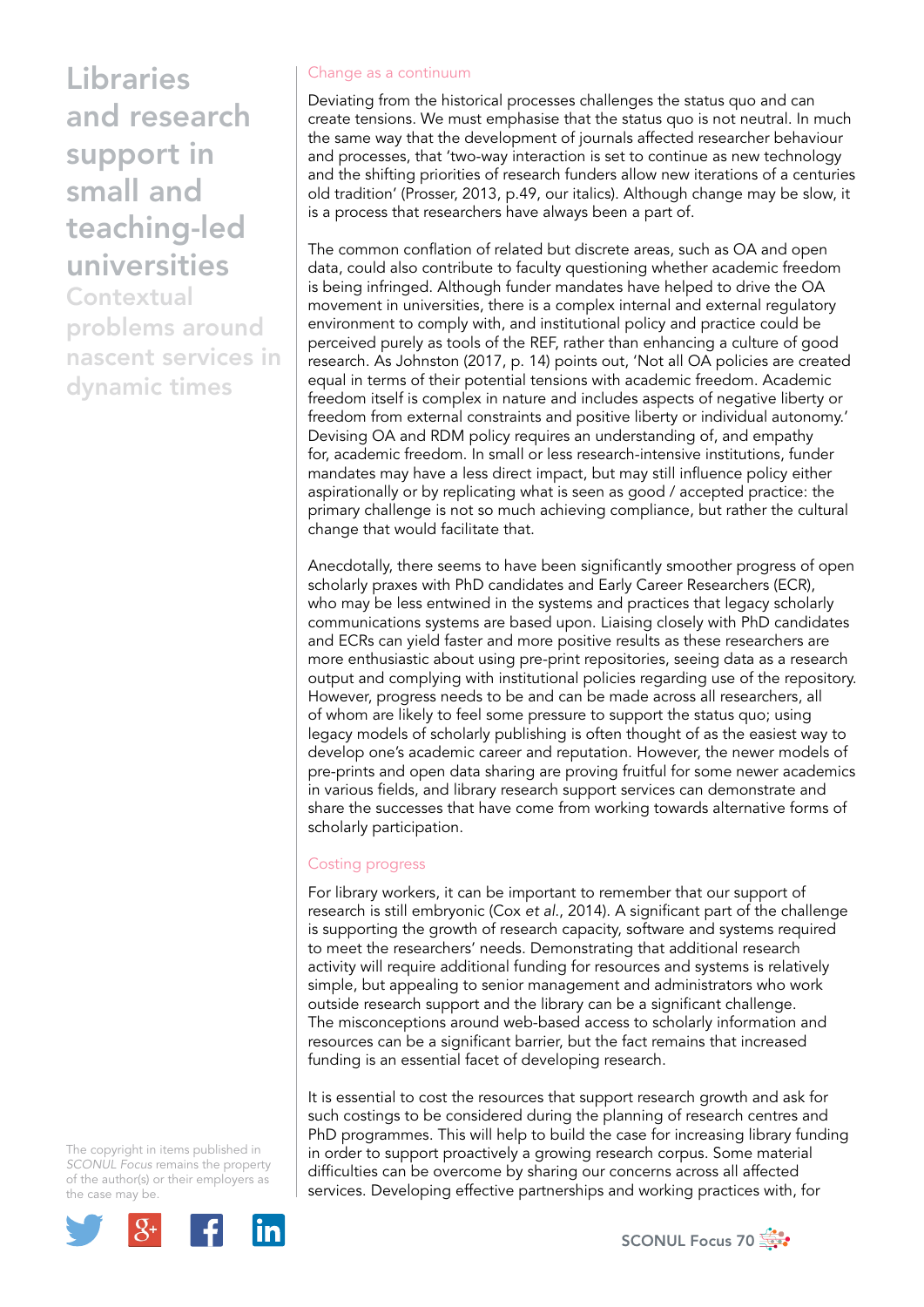**Contextual** problems around nascent services in dynamic times

example, the Research Office, can help to resolve complex operational problems in the processing of data and managing research grant applications, and can help to make the case for enhanced funding for research infrastructure, such as a current research information system (CRIS). Ultimately, senior management need to understand that the cost of developing research activity requires ongoing financial and political support.

## Research support redux?

The complexity of research support, even in small institutions, means that a greater range of services is required at various stages of the research lifecycle. However, the necessary skills are not consistently available (Cox *et al.*, 2017). The burden of delivering such a diverse set of services often falls upon individuals or very small teams. The Digital Curation Centre (Whyte, 2015) found that two thirds of institutions had less than one full-time equivalent allocated to RDM, with a marked gap in staff provision between 'research income rich' and 'research income poor' institutions: the most financially secure third expect to have almost three times the support of the poorest third.

The effectiveness of advocacy and advisory services is curtailed when one dedicated RDM staff member needs to tailor their approach to a range of discipline-specific milieux, which has consequences for researcher engagement. There is a reliance on external sources for increasing library practitioners' skills in RDM, for example through conferences, workshops, webinars and so forth (Cox *et al*., 2017). For small or specialist institutions, collaboration with peers on centralised or shared services might be a solution for delivery of technical infrastructure and systems. Efficiencies, knowledge-sharing and economies of scale could be leveraged more easily than individual innovation alone to reach service maturity, especially as small universities are under pressure to show that investment in infrastructure is allocated in the right places (Knight, 2015).

## **Conclusion**

There are significant barriers to libraries at smaller and teaching-led HEIs effectively supporting research. The wider political and economic pressures should be given greater prominence in the context of libraries, and in particular with regard to their impact on research support.

The insular operational cultures and practices that have evolved across HEIs, including libraries, require positive development and enhancement in line with the publicly accountable and democratic principles they extol. In a dynamic and challenging political environment, collaboration between various support members and teams is not only expedient but essential to bringing together the necessary skill sets from across the library community.

The challenges around culture, budget, skills and labour can be resolved only through open, direct and honest participation in a dialogue that aims to foster meaningful solutions to the issues affecting research and research support. This will provide a greater opportunity for libraries to contribute positively towards the growing research agenda for small and teaching-led HEIs. Furthermore, dialogue can aim to create greater stability for the parent institution as we move towards future challenges for research and higher education in the UK.

#### References

Australian Public Service Commission. (2007). Tackling wicked problems: A public policy perspective [online]. Available from http://www.apsc.gov.au/publicationsand-media/archive/publications-archive/tackling-wicked-problems [accessed 31 May 2017]



SCONUL Focus 70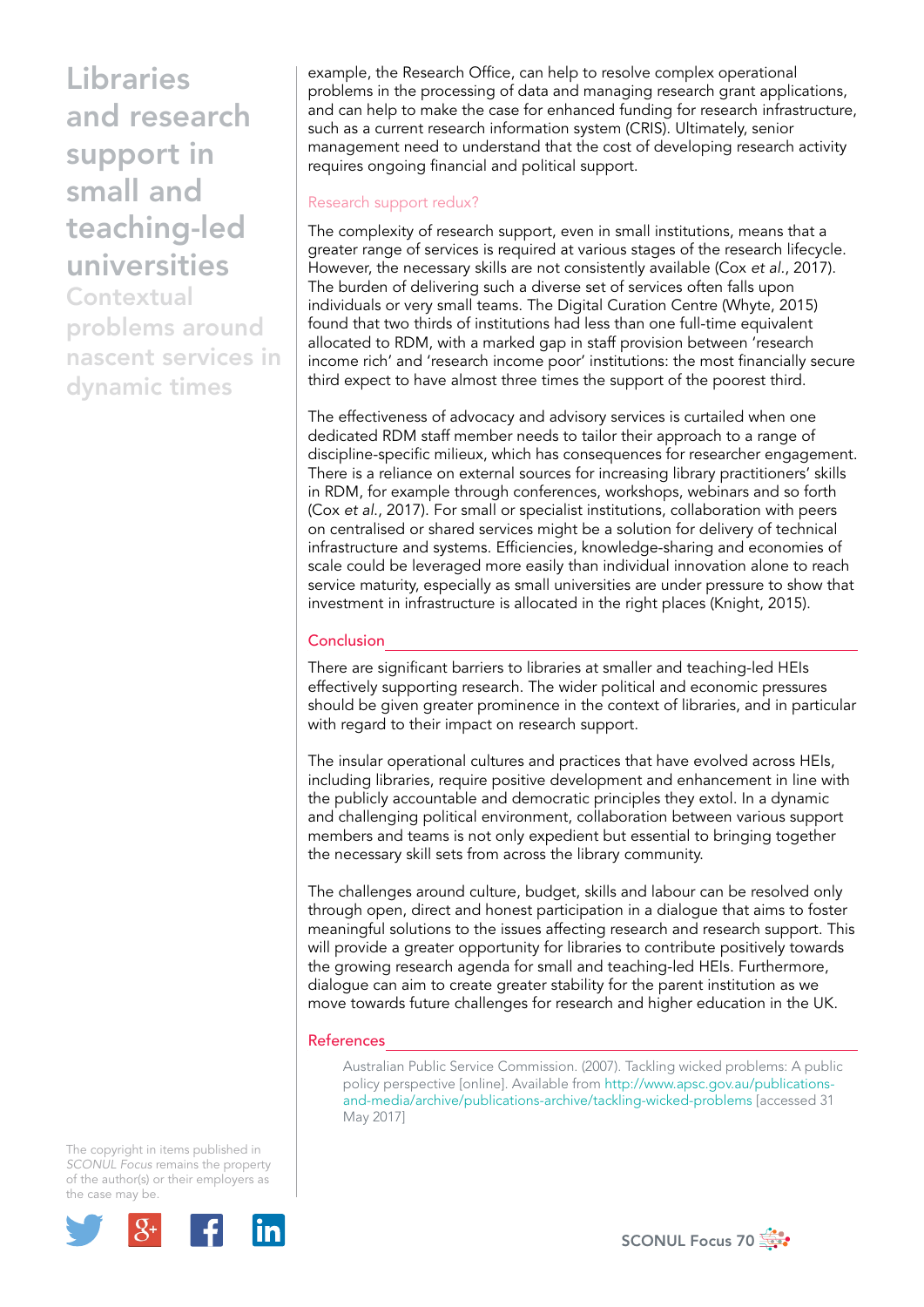**Contextual** problems around nascent services in dynamic times

The copyright in items published in *SCONUL Focus* remains the property of the author(s) or their employers as the case may be.



Awre, C. *et al*. (2015). Research data management as a 'wicked problem'. *Library review*, 64(4/5), pp. 356–71. Available from http://eprints.whiterose.ac.uk/90364/ [accessed 31 May 2017]

Budd, J. (2009). *Higher education's purpose: Intellectual and social progress*. University Press of America

Burke, K. (1974). *The philosophy of literary form: studies in symbolic action*. Berkley: University of California Press

Cox, A. M., Verbaan, E., & Sen, B. (2014). Rising to the research data management challenge. *SCONUL Focus*, 60. Available from https://www.sconul.ac.uk/sites/ default/files/documents/13\_13.pdf [accessed 1 June 2017]

Cox, A. M., Pinfield S., & Smith, J. (2016). Moving a brick building: UK libraries coping with RDM as a 'wicked' problem. *Journal of librarianship and information science*, 48(1), pp. 3–17. Available from http://eprints.whiterose.ac.uk/80934/ [accessed 1 June 2017]

Cox, A. M., Kennan, M. A., Lyon, L., & Pinfield, S. (2017). Developments in research data management in academic libraries: Towards an understanding of research data service maturity. *Journal of the Association for Information Science and Technology*. Available from http://dx.doi.org/10.1002/asi.23781 [accessed 1 June 2017]

Foucault, M. (1972). *The archeology of knowledge*. Bristol: Tavistock Publications

Jaeger, P. T., & Sarin, L. C. (2016). All librarianship is political: Educate accordingly. The political librarian, 2(1). Available from http://openscholarship.wustl.edu/pollib/ vol2/iss1/8

Johnston, D. J. (2017). Open access policies and academic freedom: Understanding and addressing conflicts. *Journal of librarianship and scholarly communication*, 5(1). Available from http://doi.org/10.7710/2162-3309.2104 [accessed 8 June 2017]

Knight, G. (2015). Building a research data management service for the London School of Hygiene & Tropical Medicine. *Program*, 49(4), 424–39: *https://doi. org/10.1108/PROG-01-2015-0011* [accessed 1 June 2017]

Kuhn, T. S. (1970). *The structure of scientific revelations*, 2nd edn. Chicago, IL: University of Chicago Press

Lawson, S., Sanders, K., & Smith, L. (2015). Commodification of the information profession: A critique of higher education under neoliberalism. *Journal of librarianship and scholarly communication*, 3(1). Available from http://doi.org/10.7710/2162-3309.1182 [accessed 31 May 2017]

McGettigan, A. (2013). *The great university gamble: Money, markets, and the future of higher education*. London: Pluto Press

Nicholas, A. (2012). 'Anarchism, pedagogy, queer theory and poststructuralism: Toward a positive ethical theory, of knowledge and the self', in Howarth, R. H. (ed.). (2012). *Anarchist pedagogies: Collective actions, theories, and critical reflections on education*. Oakland, CA: PM Press

Pinfield, S., Cox A. M., & Smith, J. (2014). Research data management and libraries: Relationships, activities, drivers and influences. *PLOS ONE*, 9(12). Available from https://doi.org/10.1371/journal.pone.0114734

Prosser, D. C. (2013). 'Researchers and scholarly communications: an evolving interdependency', in Shorley, D., & Jubb, M. (eds). (2013). *The future of scholarly communication.* London. Facet

Russell Group. (2016). Profile of the Russell Group [online]. Available from https:// www.russellgroup.ac.uk/media/5420/profile-of-the-russell-group-june-2016.pdf [accessed 31 May 2017]

Sanders, K. (2016). Some notes on difference: Beyond a deafening silence. LibFocus weblog: http://www.libfocus.com/2016/05/some-notes-on-differencebeyond\_16.html [accessed 31 May 2017]

Tate, D. (2016). 'Implementing open access across a large university', in Hoffman, S. (ed.). (2016). *Dynamic research support in academic libraries*. London: Facet